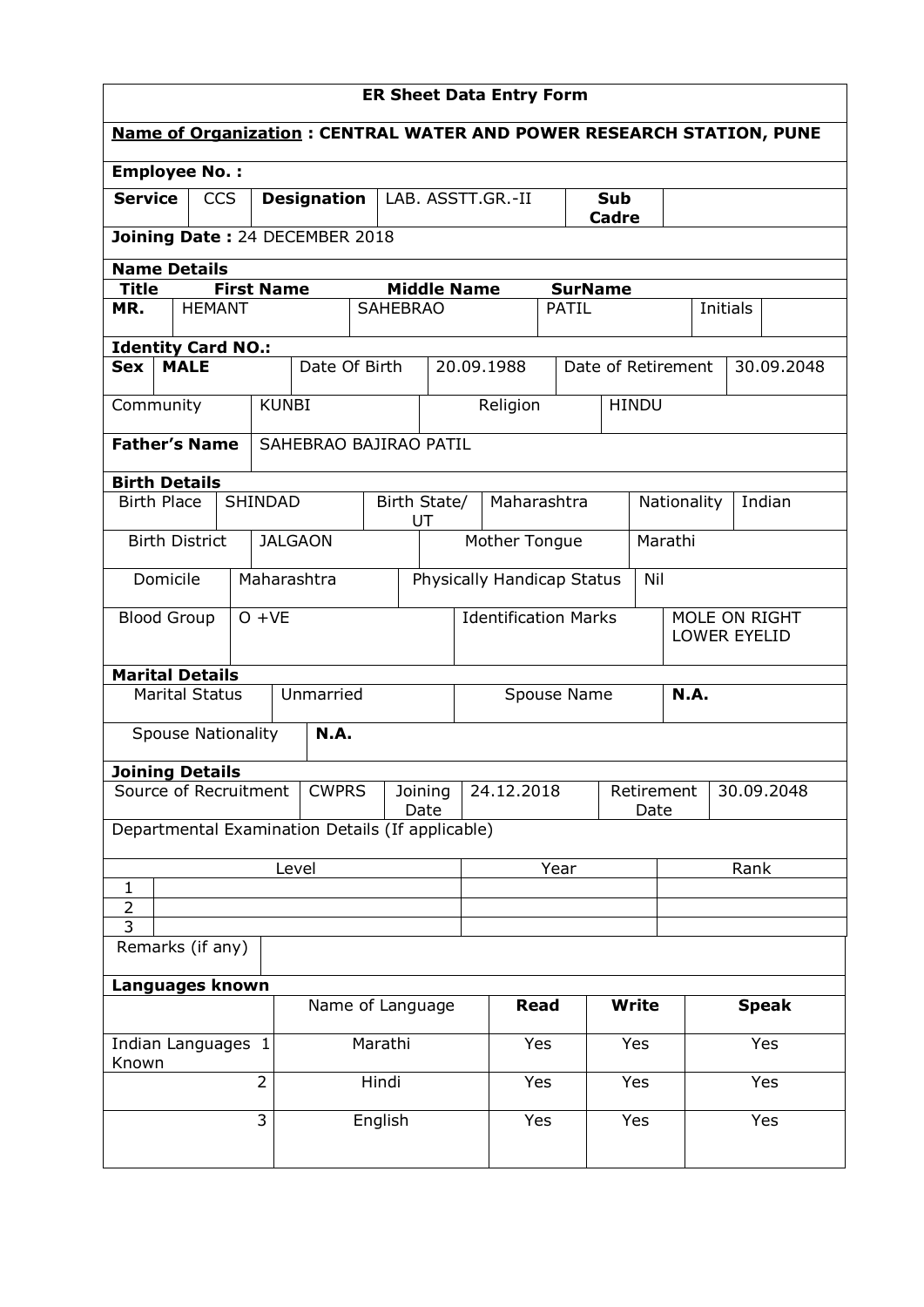| Foreign Languages<br>Known 1 | $---$   |  |  |
|------------------------------|---------|--|--|
|                              |         |  |  |
|                              | $-- -$  |  |  |
|                              |         |  |  |
|                              | $- - -$ |  |  |
|                              |         |  |  |

## Details of deputation (if applicable)

| Name of the Office | Post held at that<br>time in parent office | Name of post<br>(selected for<br>deputation | Period of deputation |      |  |  |
|--------------------|--------------------------------------------|---------------------------------------------|----------------------|------|--|--|
|                    |                                            |                                             | Since                | From |  |  |
|                    |                                            |                                             |                      |      |  |  |

## Details of Foreign Visit

| SI. | Place of Visit | Date of | Post held at | Whether it     | Details of visit |
|-----|----------------|---------|--------------|----------------|------------------|
| No. |                | visit   | that time    | is a           |                  |
|     |                |         |              | personal or    |                  |
|     |                |         |              | official visit |                  |
|     |                |         |              |                |                  |
|     |                |         |              |                |                  |
|     |                |         |              |                |                  |

## Transfer/Posting Detail (if applicable)

| Place                   |                   | Period of posting             |                   |         |                                                                                                                                      |                  |  |  |  |
|-------------------------|-------------------|-------------------------------|-------------------|---------|--------------------------------------------------------------------------------------------------------------------------------------|------------------|--|--|--|
|                         |                   |                               | Since             |         | From                                                                                                                                 |                  |  |  |  |
|                         |                   |                               |                   |         |                                                                                                                                      |                  |  |  |  |
|                         |                   |                               |                   |         |                                                                                                                                      |                  |  |  |  |
|                         |                   |                               |                   |         |                                                                                                                                      |                  |  |  |  |
|                         |                   |                               |                   |         |                                                                                                                                      |                  |  |  |  |
|                         |                   |                               |                   |         |                                                                                                                                      |                  |  |  |  |
|                         |                   |                               |                   |         |                                                                                                                                      |                  |  |  |  |
|                         |                   |                               |                   |         |                                                                                                                                      |                  |  |  |  |
|                         |                   |                               |                   |         |                                                                                                                                      |                  |  |  |  |
| Qualification           |                   |                               | <b>Discipline</b> |         | Qualification (Use extra photocopy sheets for multi qualifications, experience, training, awards details)<br><b>Specialization 1</b> |                  |  |  |  |
| 1. B.Sc.                |                   | Science                       |                   |         | <b>Computer Science</b>                                                                                                              |                  |  |  |  |
|                         |                   |                               |                   |         |                                                                                                                                      |                  |  |  |  |
|                         |                   |                               |                   |         |                                                                                                                                      |                  |  |  |  |
| Year                    |                   | Division                      | CGPA /            | % Marks |                                                                                                                                      | Specialization 2 |  |  |  |
| 1. 2010                 |                   | <b>FIRST CLASS</b>            |                   | 77.92   |                                                                                                                                      |                  |  |  |  |
|                         |                   | <b>WITH</b>                   |                   |         |                                                                                                                                      |                  |  |  |  |
|                         |                   | <b>DISTINCTION</b>            |                   |         |                                                                                                                                      |                  |  |  |  |
| Institution             |                   | University                    |                   |         | Place                                                                                                                                | Country          |  |  |  |
| 1. N.Y.N.C ARTS,        |                   |                               |                   |         |                                                                                                                                      |                  |  |  |  |
| <b>SCIENCE AND</b>      |                   | <b>NORTH</b>                  |                   |         | <b>CHALISGAON</b>                                                                                                                    | India            |  |  |  |
| <b>COMMERCE COLLEGE</b> |                   | <b>MAHARASHTRA</b>            |                   |         |                                                                                                                                      |                  |  |  |  |
| CHALISGAON              | <b>UNIVERSITY</b> |                               |                   |         |                                                                                                                                      |                  |  |  |  |
| <b>Experience</b>       |                   |                               |                   |         |                                                                                                                                      |                  |  |  |  |
| Type of Posting         |                   | <b>TEMPORARY</b>              |                   |         |                                                                                                                                      |                  |  |  |  |
|                         |                   |                               |                   |         |                                                                                                                                      |                  |  |  |  |
| Designation             |                   | LABORATORY ASSISTANT - GR. II |                   |         |                                                                                                                                      |                  |  |  |  |